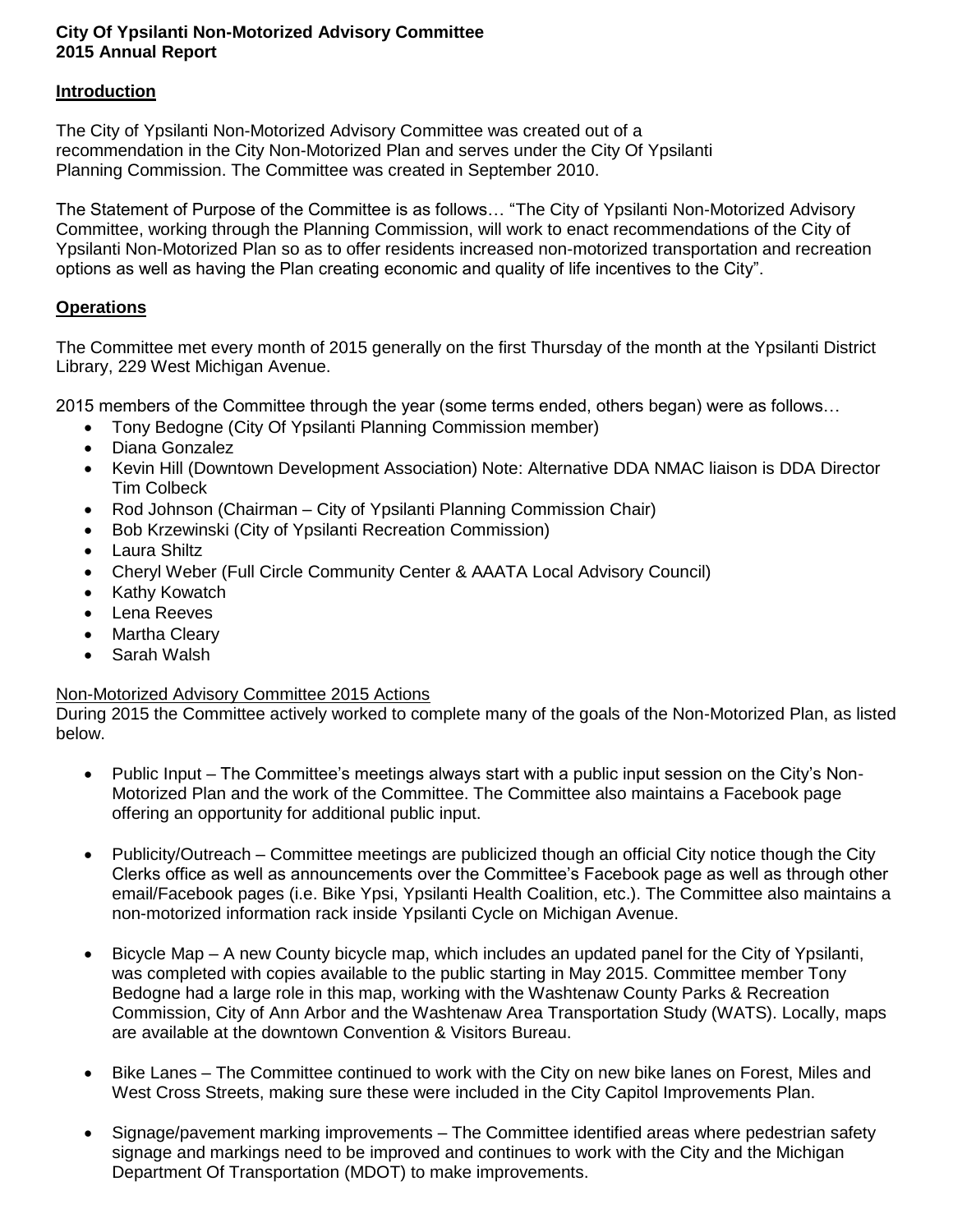- Sidewalk Improvements The Committee early in 2015 worked with the Planning Commission to include a number of Committee Priorities were included in the City's Capitol Improvement Plan. The City completed sidewalk gaps at Candy Cane and Edith Hefley Parks which were both on the Committee's 2015 Priority List. In the fall, Committee members made a tour of areas of the City in need of sidewalk improvements, especially for wheelchair users.
- City Non-Motorized Plan Update With the current plan requiring an update for 2016, Committee members met with City Planning Department staff on a number of occasions in 2015 to work on this issue. In addition, the Committee held public input sessions on a draft update document October 2 (City Hall), October 10 (Depot Town Farmers Market) and December 3 (downtown Library). Also, Committee member Sarah Walsh created an on-line survey for input about the Plan update.
- Bike Friendly Community & Walk Friendly Community applications For the Bike Friendly Community, the City received an "Honorable Mention" award in 2014 to which the Committee continued work in 2015 to obtain a higher status in a follow-up application. The City learned in 2015 that it did not receive a Walk Friendly award in 2015 but the report given by the organization running the Walk Friendly awards will be useful for improvements to be worked on for the next application.
- Bike Friendly Business program The Committee, working with the Downtown Association of Ypsilanti, Depot Town Merchants Association and Downtown Development Authority, continued work on a local Bike Friendly Business (BFB) program as a way to promote active and healthy lifestyles for employees and customers in the Ypsilanti area. The campaign will honor corporations, organizations, associations, government agencies or non-profit groups located in Ypsilanti that actively promotes bicycling for transportation, recreation, exercise and sport. Rollout for the program was in the spring of 2015 with Committee members enrolling businesses and providing BFB window stickers.
- Public education outreach to encourage bicycling and walking The Committee had information tables at the Bike Ypsi Spring Ride (5/3), Parkridge Summer Festival (8/22 – where free helmets were given away courtesy of the Ann Arbor Bicycle Touring Society and free bike tune-ups courtesy of Common Cycle) and the annual downtown Ypsilanti Halloween Festival (10/30 – free lighted wrist bands were given away courtesy of the AAATA). The Committee also sponsored "Cold Weather Cycling" talks at the Michigan Avenue Library on November 7 and December 14. The Committee also kept a nonmotorized information kiosk at Ypsilanti Cycle stocked with free handouts on cycling safety and maps through the year.
- Bike Theft The Committee came up with recommendations in 2015 to curb bike theft in the City.
- Border To Border Trail completion progress The Committee continued to follow and report updates on Trail construction in the City on the Committee's Facebook page. Committee members attended City Council meetings speaking in favor of the Trail when that was an agenda item, and attended the groundbreaking for the Water Street segment on August 20. A support letter was also sent to the City Manager for plans to improve the Trail routing along Grove Road to I-94. In late 2015, the Committee also began having conversations with the City and the Washtenaw County Parks & Recreation Commission to re-route the Trail in 2016 to use the new Trail bridge and Water Street segment.
- I-94/Huron Hamilton Streets non-motorized project The Committee continued to follow these items closely.
- Snow Removal In the winter months the Committee mounted a campaign to educate area residents, thorough social media and its Facebook page, about the need to shovel sidewalks as required by City ordinance. The Committee also attended, and gave input at, a special City Council session on snow removal held November 3<sup>rd</sup>.
- AAATA Transit Center The Committee sent a letter to the AAATA, and attended a July  $7<sup>th</sup>$  local hearing to push for non-motorized improvements to the Ypsilanti Pearl Street Transit Center (i.e. bike racks/lockers, pedestrian improvements).